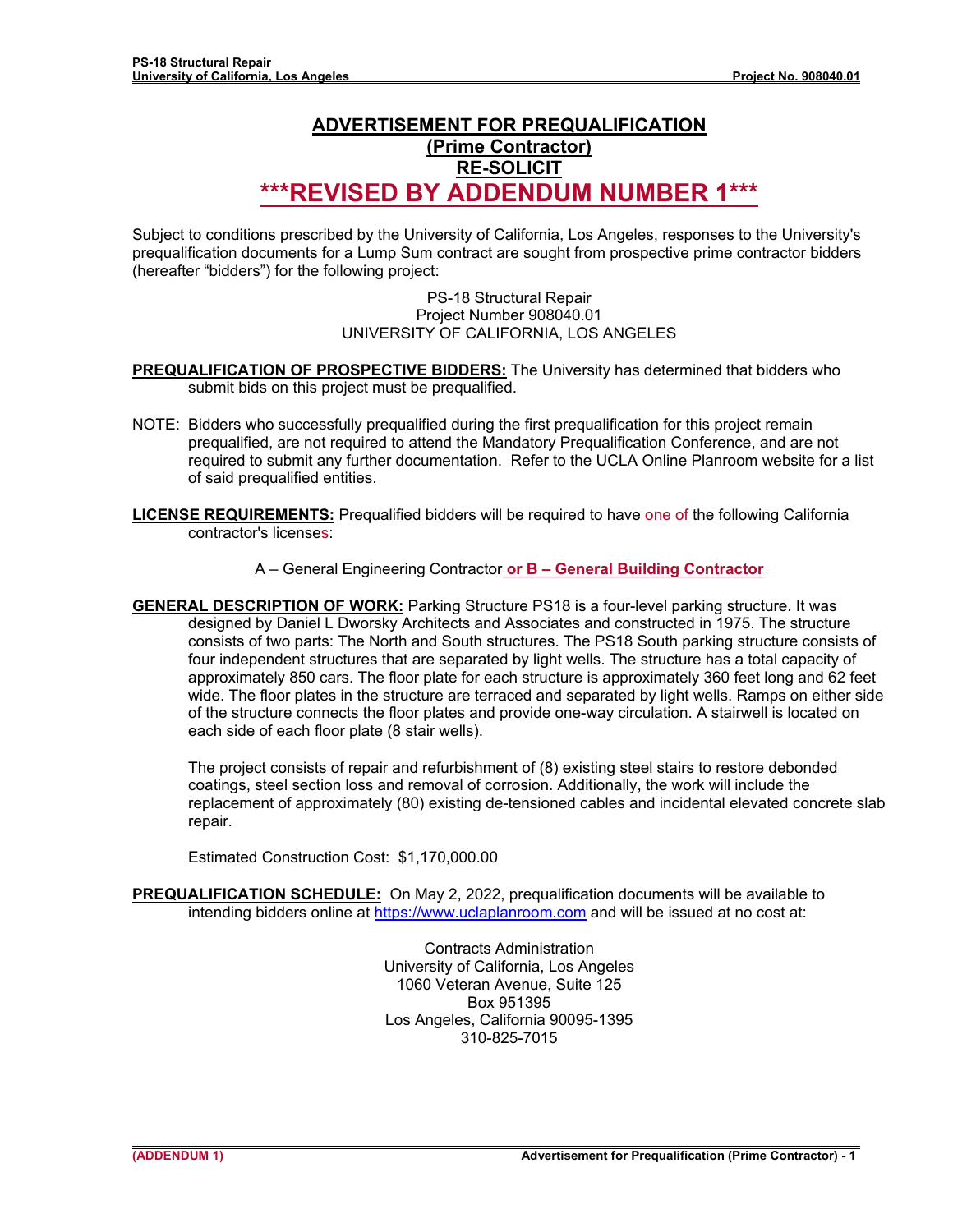**MANDATORY PREQUALIFICATION CONFERENCE:** A Mandatory Prequalification Conference will be conducted via ZOOM on May 9, 2022 beginning promptly at 10:00 a.m. Only bidders who participate in the Conference in its entirety will be allowed to submit prequalification documents and, if prequalification is achieved, bid on the Project as prime contractors. Participants must arrive at or before the above-specified time. Persons arriving later than said time will not be allowed to submit prequalification documents or submit bids as prime contractors. For further information contact University's Project Manager William Chung at: 310-267-4018.

### *NOTES:*

*1. Attendee shall be a staff member of the prime contractor bidder's firm who will be actively involved in responding to this Prequalification, and who is highly knowledgeable of the firm's potential response to the prequalification criteria.* 

**Mandatory Pre-Bid Conference via ZOOM:** Participants must log onto the ZOOM meeting at or before 10:00 a.m. (See ZOOM meeting instruction below.) Persons logging in later than said time will not be allowed to bid on the Project as prime contractors.

| Join Zoom Meeting: | https://ucla.zoom.us/j/91374364987 |
|--------------------|------------------------------------|
| Meeting ID:        | 913 7436 4987                      |

One tap mobile

+12133388477, 98670287466# US (Los Angeles) +16692192599, 98670287466# US (San Jose)

#### **Dial by your location**

1 213 338 8477 US (Los Angeles) 1 669 219 2599 US (San Jose) 1 971 247 1195 US (Portland) 1 253 215 8782 US (Tacoma) 1 346 248 7799 US (Houston) 1 602 753 0140 US (Phoenix) 1 720 928 9299 US (Denver) 1 301 715 8592 US (Washington DC) 1 312 626 6799 US (Chicago) 1 470 250 9358 US (Atlanta) 1 646 558 8656 US (New York) 1 651 372 8299 US (Minnesota) 1 786 635 1003 US (Miami) Find your local number: https://ucla.zoom.us/u/adJIVaI7XH

SUBMITTAL DEADLINE: Each Bidder's completed Prequalification Questionnaire and associated documents must be received at the above-listed University Contracts Administration office in a sealed envelope, or uploaded to the UCLA Planroom website, no later than:

## 3:00 p.m., May 16, 2022

NOTE: Only hard copy submittals or submittals uploaded to the UCLA Planroom website will be accepted. Oral, telephonic, electronic mail (e-mail), facsimile, or telegraphic Prequalification Questionnaires are invalid and will not be accepted. Only University's Prequalification Questionnaire (and associated documents) will be accepted. University reserves the right (but is not obligated) to request, receive, and evaluate supplemental information after the above time and date at its sole determination.

Any person or entity not satisfied with the outcome of the prequalification must file a writ challenging the outcome within 10 calendar days from the date of the University's written notice regarding